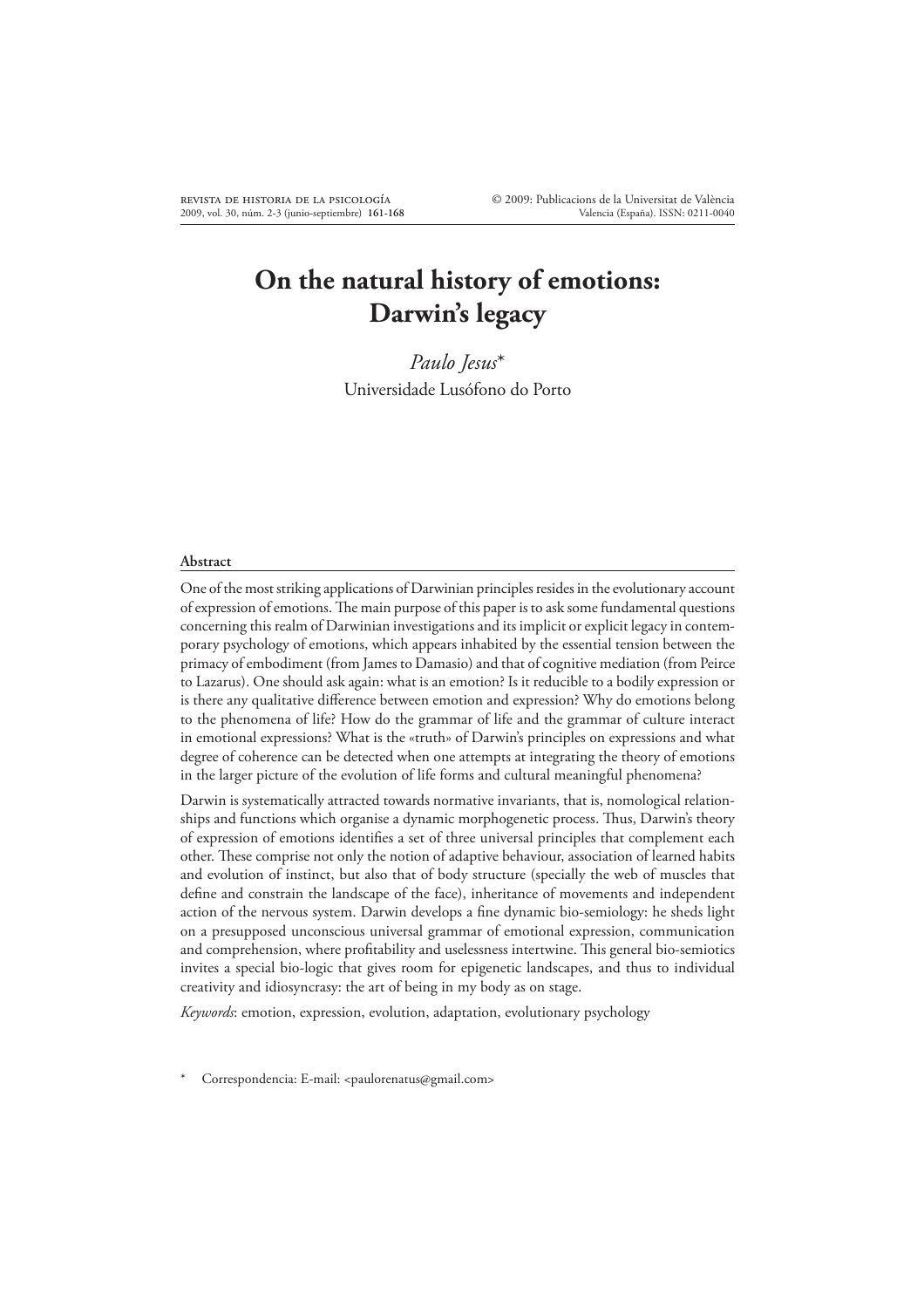## ON THE ESSENCE OF EMOTIONS

Darwin's book on emotions, *The expression of the emotions in man and animals* (1872), elaborates on the main conclusion of *The descent of man* (1871), that «man is descended from some less highly organised form», through the application of evolutionary principles to a particular and crucial chapter of human bio-psychology, the chapter of emotions. The focus on *expressive behaviour*, rather than *emotional states*, proceeds obviously from Darwin's empirical standpoint as a \$eld naturalist, but it does not allow one to take a fully behaviourist reading of his theory of emotions. Indeed, for Darwin, emotions are *states of mind*, and the so-called expressions are originally nothing but the serviceable actions provoked by those states of mind in order to find relief or gratification. Therefore, the general *natural intentionality* of emotions consists in unleashing adaptive changes of action. In other words, emotions are essentially proactive or motivational; and their functional role is to regulate action by selectively allocating certain magnitudes and intensities of bio-psychological energy to certain goal states. They can be conceived as energetic processes that set goals for action. The expressions of emotions, for their part, tend to manifest the course of action that the organism is going to adopt, and thereby expressions seem to have a *transitive function*, implementing the qualitative change in the individual that will prepare it to act, and a *communicative function*, signalling the change to the social environment in order to mobilise sympathetic resources and provoke symmetric changes.

Emotions and their expressions become intelligible if linked to action. Their intelligibility varies according to our ability to grasp, first, their original usefulness; second, the virtually infinite gradation in their apparent instrumental value; and third, the degree of adaptive and expressive efficacy of autonomous organic reactions. It is under this light that the three principles of expression of emotions must be read. These are as follows:

1. The principle of serviceable associated Habits. – Certain complex actions are of direct or indirect service under certain states of the mind, in order to relieve or gratify certain sensations, desires &c.; and whenever the same state of mind is induced, however feebly, there is a tendency through the force of habit and association for the same movements to be performed, though they may not then be of the least use. […]

2. *The principle of Antithesis.* – Certain states of the mind lead to certain habitual actions, which are of service, as under our first principle. Now when a directly opposite state of mind is induced, there is a strong and involuntary tendency to the performance of movements of a directly opposite nature, though these are of no use; and such movements are in some cases highly expressive.

Revista de Historia de la Psicología, 2009, vol. 30, núm. 2-3 (junio-septiembre)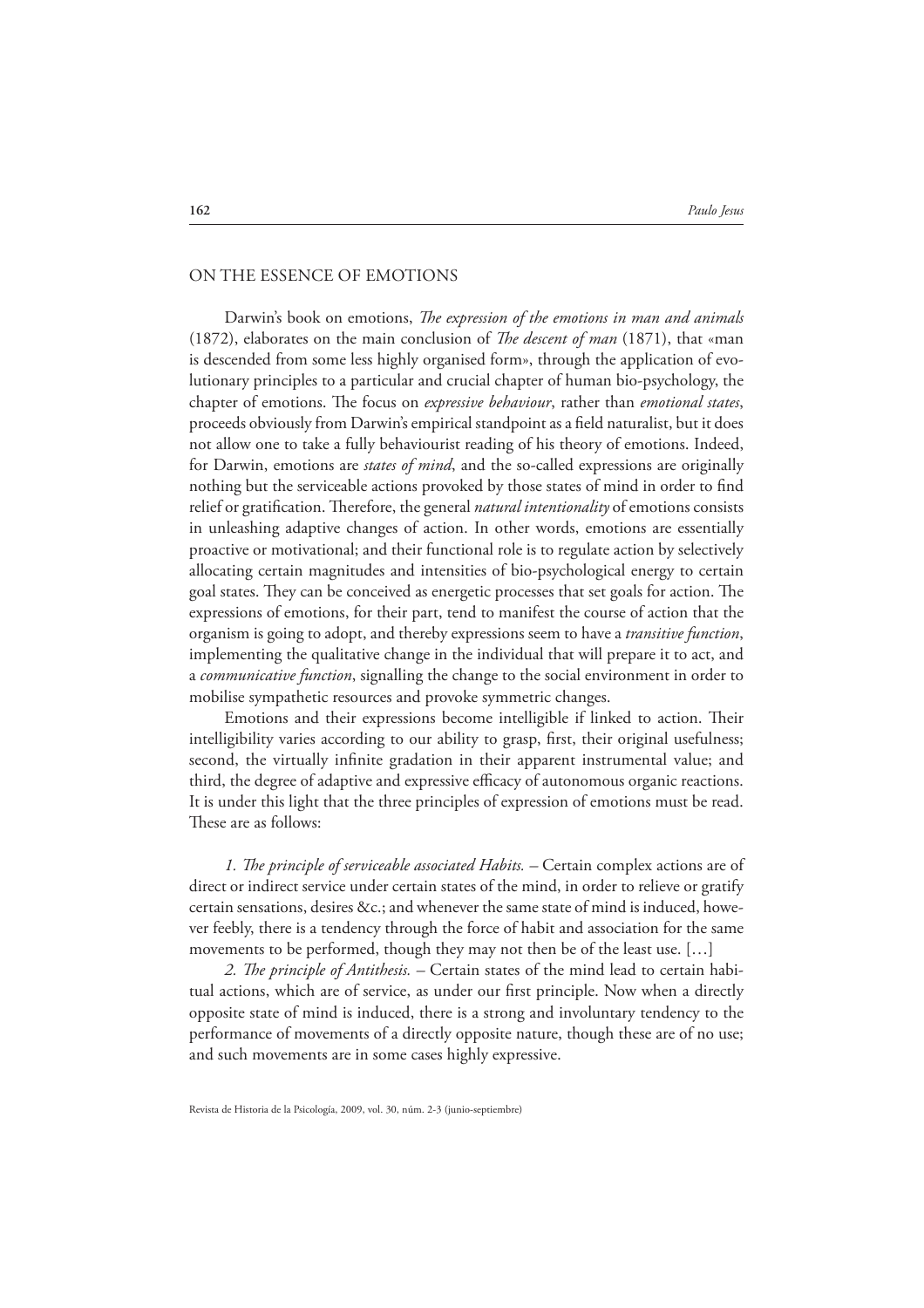3. The principle of actions due to the constitution of the Nervous System, independently *from the first of the Will, and independently to a certain extent of Habit.* – When the sensorium is strongly excited, nerve-force is generated in excess, and is transmitted in certain definite directions, depending on the connection of the nerve-cells, and partly on habit: or the supply of nerve-force may, as it appears, be interrupted. Effects are thus produced which we recognize as expressive. This third principle may, for the sake of brevity, be called that of the direct action of the nervous system. (Darwin, 2006, p. 1277.)

These principles permit to draw different genealogical lines for expressive actions. That is to say, expressions can originate in instrumental learning, in second-order analogical associations, and in reflex-arc responses or autonomic nervous reactions. This construal of the nature of expressions acknowledges the action and interaction of behavioural learning, cultural history and biological inheritance. However, in his detailed development and fine illustration of those general principles of expression, Darwin clarifies and complexifies the relationship between biology (or physiological constraints), learning (or formation of habits), consciousness (or will or intention) and cultural conventions in human emotional life. Thus, it is possible to identify two different sources of expressions that, perhaps paradoxically, can evolve in such a way that they convert into each other, or simply merge together, sustaining a rather unified and well articulated system of expressions.

The natural history of emotional expressions embodies the *evolution of instinct*. In this evolution, one primal source would reside in – conscious or unconscious – will. For instance, the signs of rage can be the result of an original intention or volition to #ght, an intentional and fully instrumental behavioural performance, that would have gradually become a learned habitual response, and ultimately an inherited instinctive reaction, that can be said to function semiotically as an *iconic synecdoche*, a partial and incomplete (and therefore useless) analogical display of fighting (Darwin,  $2006$ , pp. 1283, 1294). The other primal source of emotional expressions would be the uncontrolled discharges of nervous-force due to the excess of stimulation or excitement; those discharges increase the readiness for action, are manifested mainly by circulatory and respiratory phenomena, like acceleration of the heart, reddening of the face, trembling of the muscles or sweating of the skin, and acquire expressive value through their regular association with other more direct expressive signs. From a semiotic angle, these reflex-like expressions are similar to *indexes*, for their intelligibility depends on the relational context in which they emerge. Without determining their context, they remain fundamentally ambiguous and open, that is, pure symptoms of intensive bodily reverberation.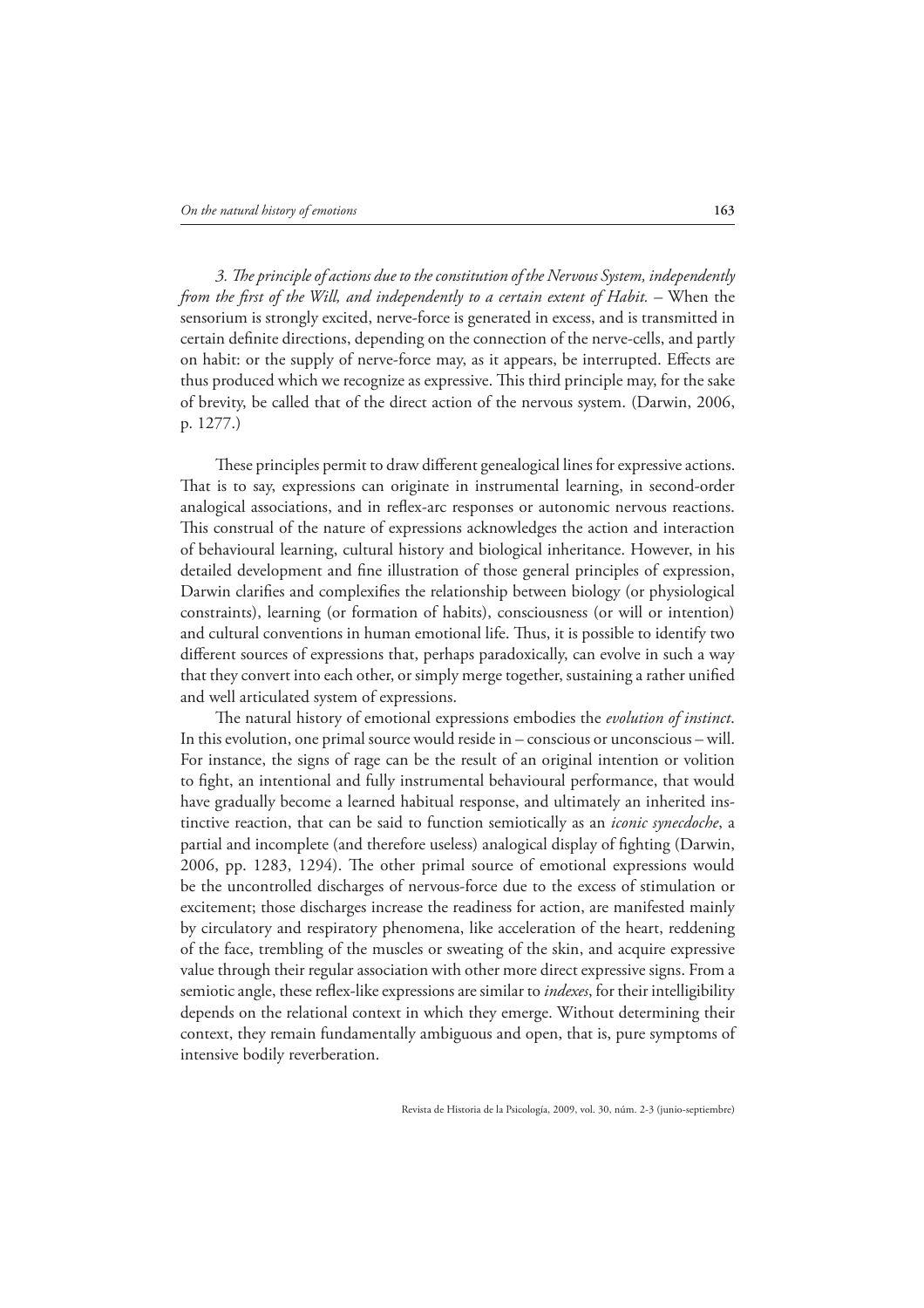If, presently, everyone concedes that expressions of basic emotions are mostly innate and inherited, and, in consequence, independent of individual learning or imitation, it does not imply the static nature of emotional expressions. For the very different degrees of their usefulness prove that expressions were not specifically *designed* as such, design presupposing necessarily strict teleology and constant usefulness, but have rather *evolved*, being the fruit of progressive acquisition. Therefore, what appears as static in the individual level must be dynamic in the species level, and what appears now as inherited in individuals must have been, in the history of their species, first performed consciously, then habitually and, finally, instinctively. Only evolution, Darwin argues, explicates the coexistence of more or less useful expressions, their differential utility being a reliable index of their differential time-positions in the evolutionary system. Regarding the principle of usefulness, *Design* must assume its permanent validity, or else design becomes absurd or non-intelligent, whereas *Evolution* endorses a much lighter assumption, that the expression was originally well adapted to a survival goal. Moreover, only evolution can justify the high similarity of expression between the different races of man, even when expressions are of no use (like blushing in darkcoloured people), plain proof of their descent from a single parent-stock. Likewise, the significant expressive affinities between man and lower animals (like the expressions of fear and rage) reveal a strong community and unity of origin.

Although Darwin presents broadly the history of emotions as the process of becoming instinctive of purposeful performances, he discerns various possibilities of non-linear determination between goal-oriented performances and instincts as well as between emotion and cognition. It is worth noting, firstly, that some very simple expressions, such as weeping and laughing, though innate in human beings, seem to follow an *epigenetic principle*; for their full acquisition requires exercise and practice, that gives rise to idiosyncratic expressions. Secondly, certain kinds of conscious or unconscious cognitive processing, called self-attention by Darwin, can generate specific reflex-like expressions. This is the case of blushing, a genuine human expression, in which involuntary expressions proceed from the mere belief that others are depreciating or just considering our physical appearance (Darwin, 2006, pp. 1459-60). Cognitive focalization can therefore, by itself alone, produce autonomic modifications in heartbeat, perspiration, glandular activity, colour of the skin, etc. Thirdly, a still higher order of expressive idiosyncrasy is to be found in the possibility of cultural evolution and acquisition of expressive means. That is, many expressions are learned in the same way as «words of language». With this respect, Darwin highlights the non-universality of several gestures, such as kissing, or nodding and shaking as signs of affirmation and negation (Darwin, 2006, p. 1468). It is self-evident then that, because they encompass a part of arbitrariness, those cultural or symbolic gestures require a process of exposure, learning and imitation in order for their being operant. But once this learning is

Revista de Historia de la Psicología, 2009, vol. 30, núm. 2-3 (junio-septiembre)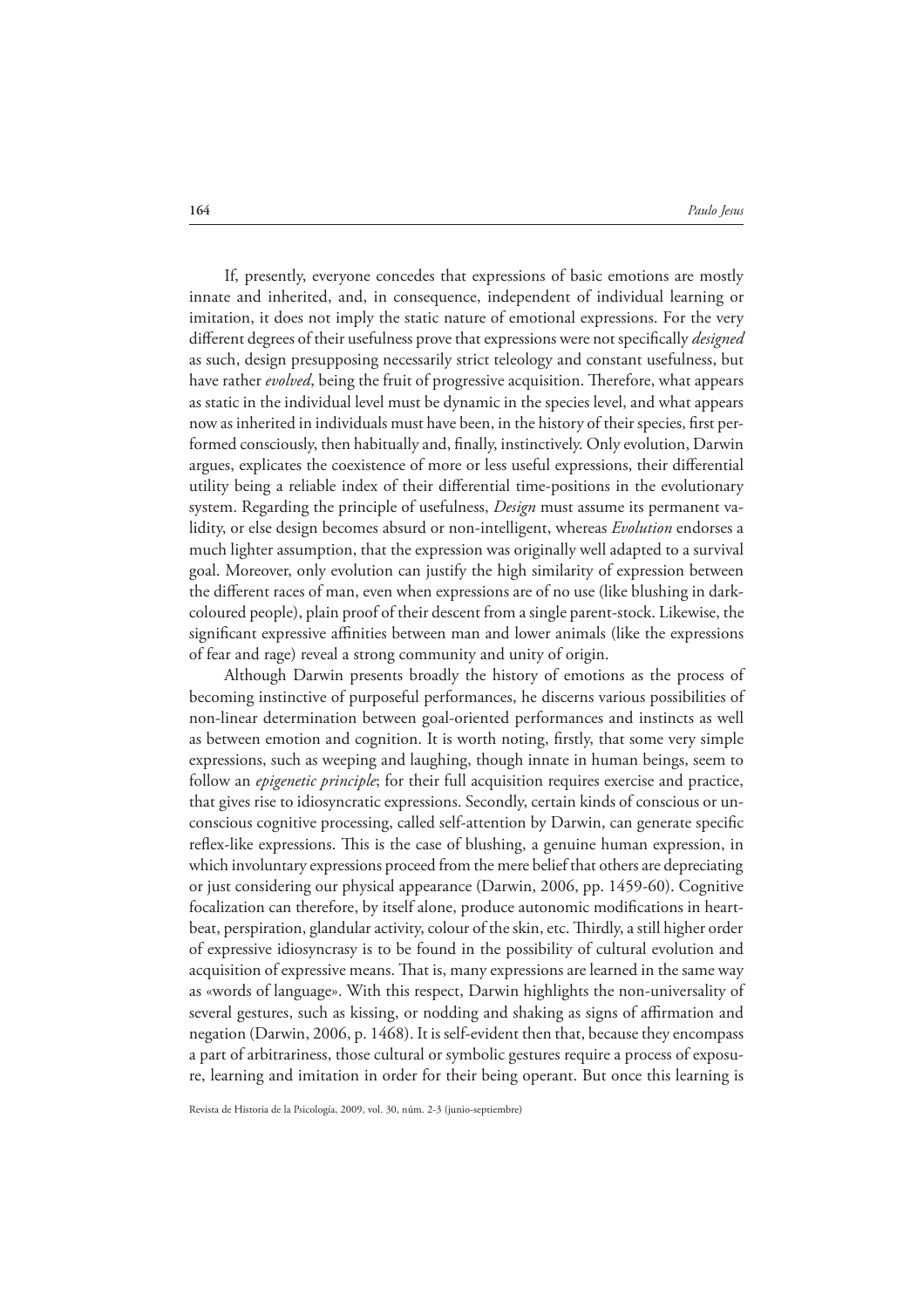well established their conventional rules become as efficacious as instinctive reflexes. Fourthly, in the personal realm, there is always room for creative self-styling through the strategic usage and control of bodily manifestations. In fact, independently of their natural or cultural origin, expressions allow both bottom-up and top-down determination. Free expression as well as simulated expression intensify – or even generate from scratch – an emotional state with its cognitive correlates; while, conversely, the willed repression or regulation of expression decreases the corresponding emotion and saves cognitive elasticity (Darwin, 2006, p. 1476). Expression contains always an irreducible «truth-value» and «truth-generative power» making that even intended simulation betrays itself as simulation.

Expression cannot be severed from recognition and comprehension; otherwise it would be an entirely void behaviour. The evolution of forms of expression must be concomitant with symmetric forms of comprehension, and thereby they possess the same evolutionary function and structure. Their function lies in an increase of welfare, due to the possibility of immediate coordination of intersubjective frames of mind and actions (sympathy and sympraxy), that prove vital for social or interdependent beings. Their evolutionary structure must also have followed the same pattern, «the becoming instinctive of intentional performances». However, one can speculate that the massive sharing of constitutional characteristics, both between individuals and between species, allows one to conceive a sort of dominant bio-ontological monism, graphically presupposed in Darwin's «tree of life», that would be translated into the circular immediacy of life-expression-understanding (or recognition). In metaphysical terms, following W. Dilthey's (1927) ontology, life is unceasing self-expression. And self-expression is the means of self-understanding, through which life actualizes and enlarges itself. In the human case, Darwin emphasizes that the range of expressive means depend mainly on the circulatory and respiratory systems that pose defining constrains on our universal grammar of emotions. To express and understand an emotion is to instantiate a meaningful constellation of bodily actions. Some emotions, like rage, have very distinctive expressions because of their linkage to very distinctive projects of action; other emotions, for example love, display very fluid expressions because of their non-univocal relation to action.

### EMOTION AND EXPRESSION: DARWIN AND JAMES

William James, contrarily to Darwin, tends to reduce emotions to bodily expressions, refuting the idea of a cognitive moment or dimension in emotion, although he contradicts his bold somatic definition of emotion by recognising the possibility of cognitive arousal of emotions. Indeed, James' theory of emotions asserts that: an emotion is «nothing but the feeling of a bodily state, and it has a purely bodily cause»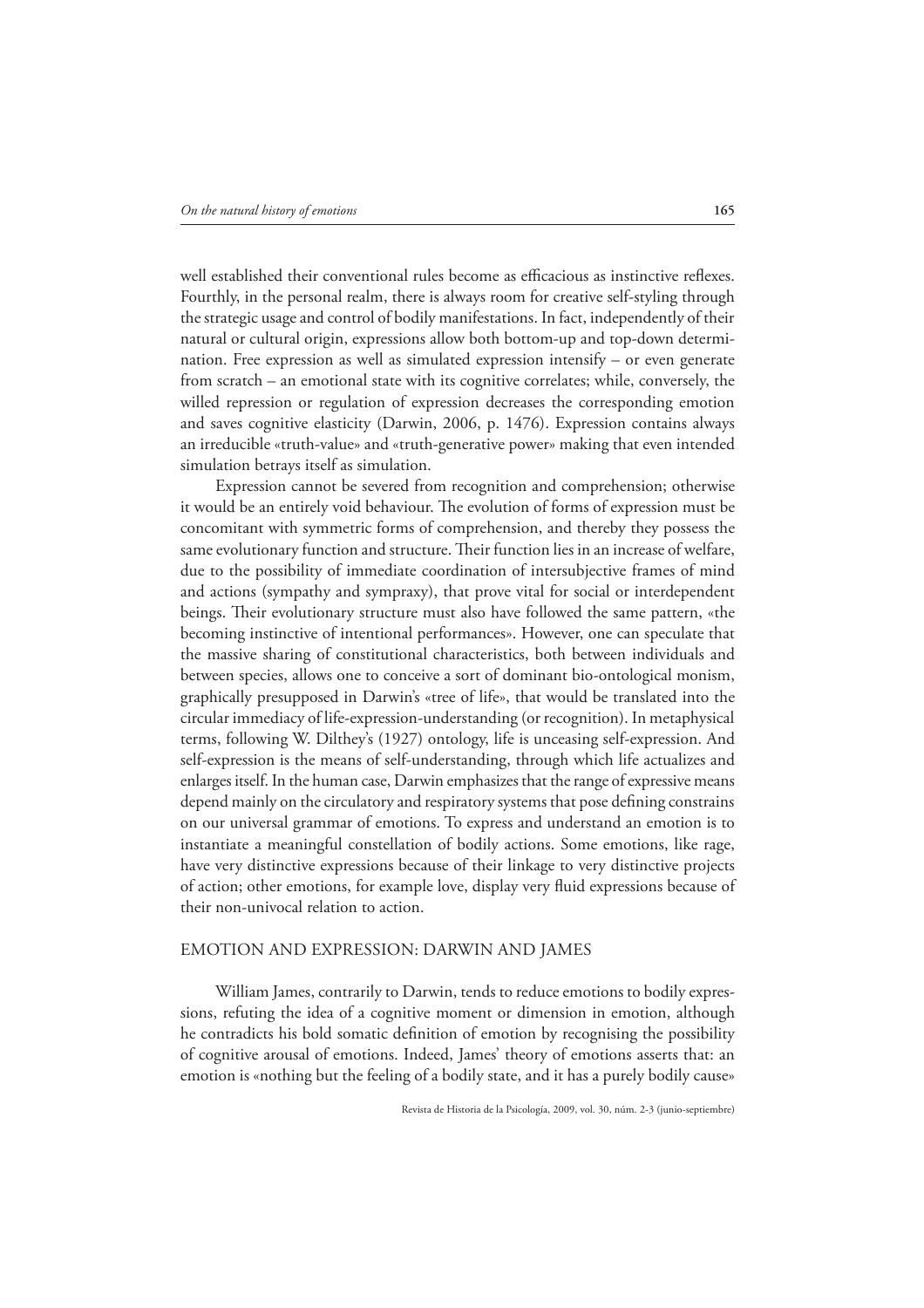(James, 1950, p. 459). Thus, emotion consists of a simple physiological and mechanical process, without any teleology and any «mind-stuff». The bodily expression is more than the revelation or manifestation of an emotion: it is the whole emotional phenomenon.

> A purely disembodied human emotion is a nonentity. [...] The more closely I scrutinize my states, the more persuaded I become that whatever moods, affections, and passions I have are in very truth constituted by, and made up of, those bodily changes which we ordinarily call their expression or consequence; and the more it seems to me that if I were to become corporeally anaesthetic, I should be excluded from the life of the affections,  $[...]$  and drag out an existence of merely cognitive or intellectual form. (James, 1950, pp. 452-53).

The notion of *immediacy* fulfills a capital function in this anti-mentalist conception of emotion. For the reduction of emotion to the feeling of bodily changes follow the paradigm of a reflex action and presupposes:  $(1)$  that objects produce immediate bodily changes; (2) that bodily changes produce immediate feeling or consciousness; (3) that feeling or consciousness do not add any new quality (say mental or ideal quality) to the those bodily changes. *Coarser* and *subtler* emotions alike, that is, emotions with strong observable bodily reverberations (e.g. grief, fear, rage, and love) and emotions associated with intellectual, moral or aesthetic experiences, are all emotions solely in virtue of synchronously *felt* bodily changes. Despite this mechanical theory, James refers to emotional differences between individuals in terms of *revivability* or *imagination*, and he goes on to concede, surprisingly, that the cause of an emotion can be a mere idea:

> *The revivability in memory of the emotions*, like that of all the feelings of the lower senses, is very small. We can remember that we underwent grief or rapture, but not just how the grief or rapture felt. This difficult *ideal* revivability is, however, more than compensated in the case of the emotions by a very easy *actual* revivability. That is, we can produce, not remembrances of the old grief or rapture, but new griefs and raptures, by summoning up a lively thought of their exciting cause. The cause is now only an idea, but this idea produces the same organic irradiations, or almost the same, which were produced by its original, so that the emotion is again a reality. […] *An emotional temperament on the one hand, and a lively imagination for objects and circumstances on the other, are thus the conditions, necessary and su"cient, for an abundant emotional life.* (James, 1950, pp. 474-75.)

The Darwinian framework becomes self-evident in James when he presents the replacement of description taxonomy by genetic hypotheses as a major scientific progress. For a genetic approach denotes the pursuing of a higher level research oriented

Revista de Historia de la Psicología, 2009, vol. 30, núm. 2-3 (junio-septiembre)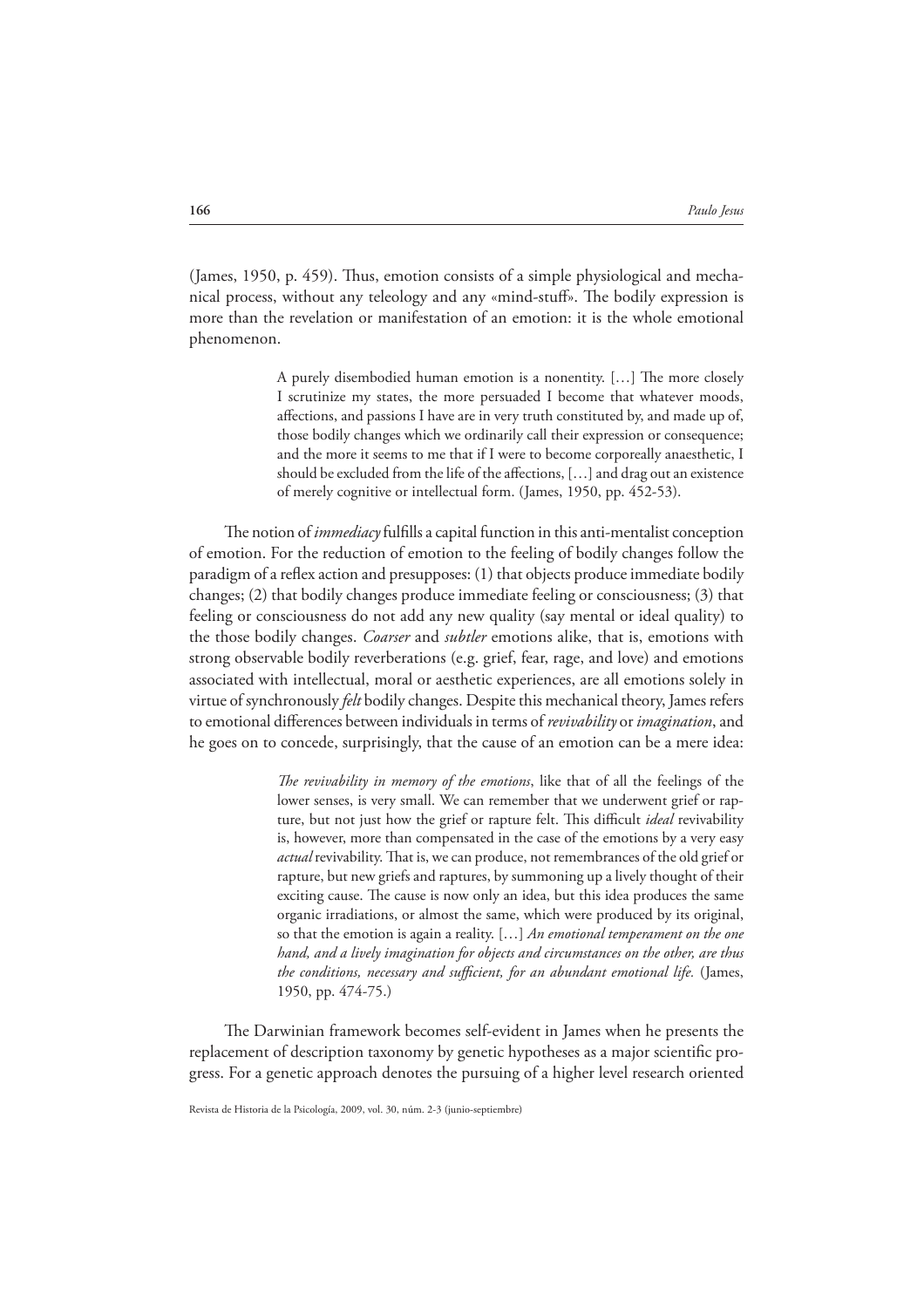towards general unifying principles. Now, the principles James enumerates are essentially slight variations of Darwin's and Spencer's idea of the original (practical and/ or physiological) usefulness of expressions, though adopting a somewhat «cognitive» phraseology. In fact, the degrees of decreased usefulness are thought of by James as if they were «reverberations in imagination» (at once in contrast and in consonance with previous «bodily reverberations»), synaesthetic associations as symbolic displacements, and autonomous direct actions of the nervous system as «idiopathetic effects of the stimulus»:

> [1] Some movements of expression can be accounted for as *weakened repetitions of movements which formerly* (when they were stronger) *were of utility to the subject*. [2] Others are similarly weakened repetitions of movements which under other conditions were *physiologically necessary effects*. Of the latter reactions the respiratory disturbances in anger and fear might be taken as examples–organic reminiscences, as it were, reverberations in imagination of the blowings of the man making a series of combative efforts, of the pantings of one in precipitate flight. [...] [3] Another principle, to which Darwin perhaps hardly does sufficient justice, may be called the principle of *reacting similarly to analogous-feeling stimuli*. There is a whole vocabulary of descriptive adjectives common to impressions belonging to different sensible spheres–experiences of all classes are *sweet*, impressions of all classes *rich* or *solid*, sensations of all classes *sharp*. […] [4] [T] here remain many reactions which cannot be so explained at all, and these we must write down for the present as purely idiopathetic effects of the stimulus. (James, 1950, pp. 478-82.)

## OPENING UP

A contemporary version of the Jamesian account may be identified in Damasio's (1994, 2003) hypothesis of the «somatic marker» but the need for a cognitive, semiotic and hermeneutic work at the heart of emotion had already been voiced by C. S. Peirce:

> [...] [P]leasure and pain can only be recognized as such in a judgment; they are general predicates which are attached to feelings rather than true feelings. But mere passive feeling, which does not act and does not judge, which has all sort of qualities but does not itself recognize these qualities, because it does not analyze nor compare – this is an element of all consciousness to which a distinct title ought to be given. […] [E]very phenomenon of our mental life is more or less like cognition. Every emotion, every burst of passion, every exercise of will, is like cognition. (Peirce, 1960, p. 199.)